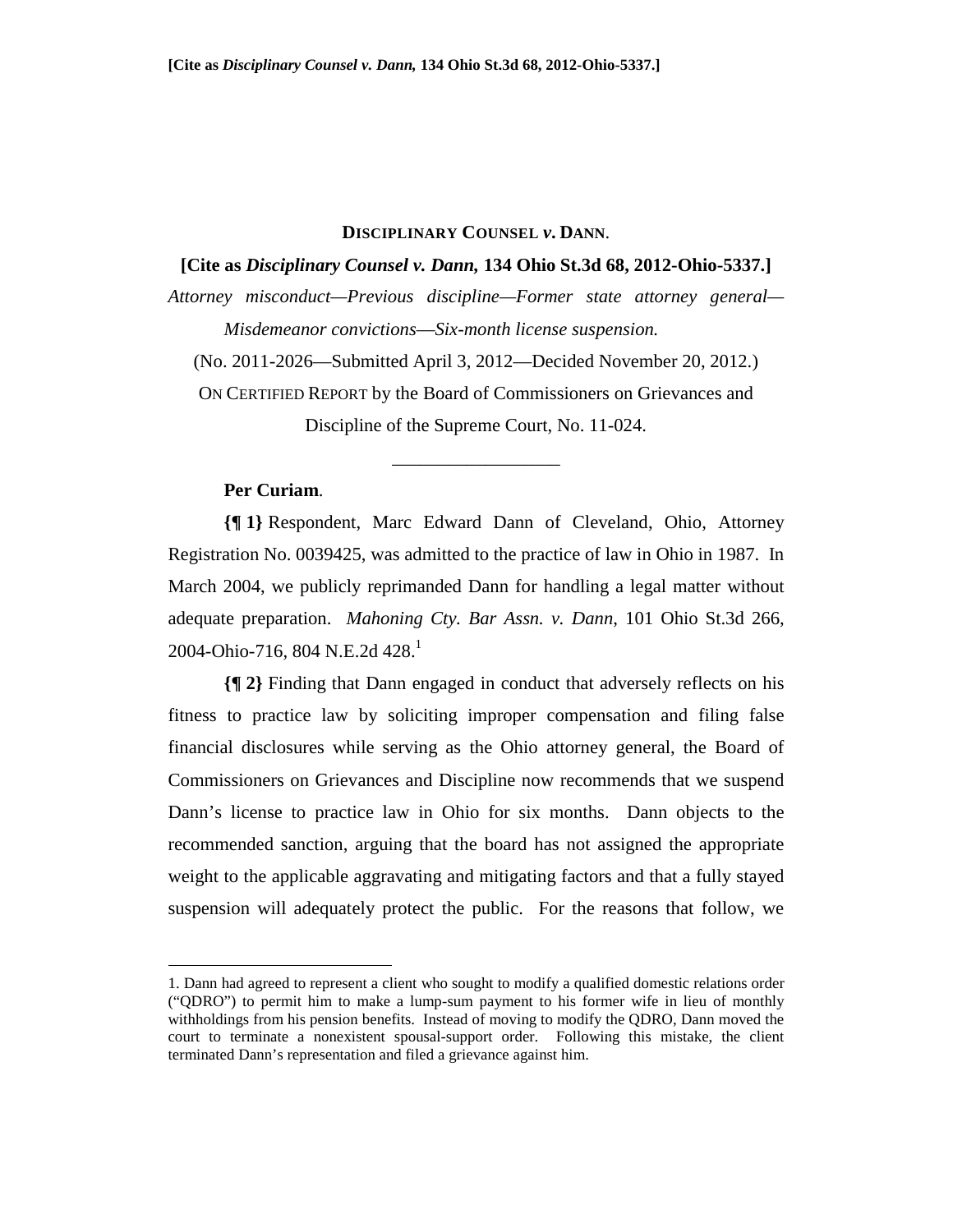overrule Dann's objections and adopt the board's findings of fact, conclusions of law, and recommended sanction.

# **Procedural History and Misconduct**

**{¶ 3}** Dann served as the Ohio attorney general from January 8, 2007, until he resigned on May 14, 2008. He was charged in May 2010 with firstdegree misdemeanor counts of soliciting improper compensation in violation of R.C. 2921.43(A)(1)<sup>2</sup> and filing false financial disclosures in violation of R.C. 102.02(D)<sup>3</sup> for conduct that occurred during his tenure as attorney general. State *v. Dann*, Franklin Cty. M.C. Nos. 2010 CRB 9998-1 and 2010 CRB 9998-2 (May 7, 2010). Dann entered an Alford plea to the charge of soliciting improper compensation and pled guilty to filing false financial disclosures. He was found guilty of both counts, was sentenced to pay a \$500 fine for each count, and was ordered to perform 500 hours of community service.

**{¶ 4}** As a result of these criminal convictions, relator, disciplinary counsel, charged Dann with violating Prof.Cond.R. 8.4(h) (prohibiting a lawyer from engaging in conduct that adversely reflects on the lawyer's fitness to practice law). The parties submitted a consent-to-discipline agreement, which included nine stipulated exhibits and stipulations of fact and misconduct as well as aggravating and mitigating factors. They further stipulated that a six-month

 $\overline{a}$ 

<sup>2.</sup> R.C. 2921.43(A) provides:

No public servant shall knowingly solicit or accept, and no person shall knowingly promise or give to a public servant, either of the following:

<sup>(1)</sup> Any compensation, other than as allowed by divisions (G), (H), and (I) of section 102.03 of the Revised Code or other provisions of law, to perform the public servant's official duties, to perform any other act or service in the public servant's public capacity, for the general performance of the duties of the public servant's public office or public employment, or as a supplement to the public servant's public compensation;

<sup>(2)</sup> Additional or greater fees or costs than are allowed by law to perform the public servant's official duties.

<sup>3.</sup> R.C. 102.02(D) provides: "No person shall knowingly file a false statement that is required to be filed under this section."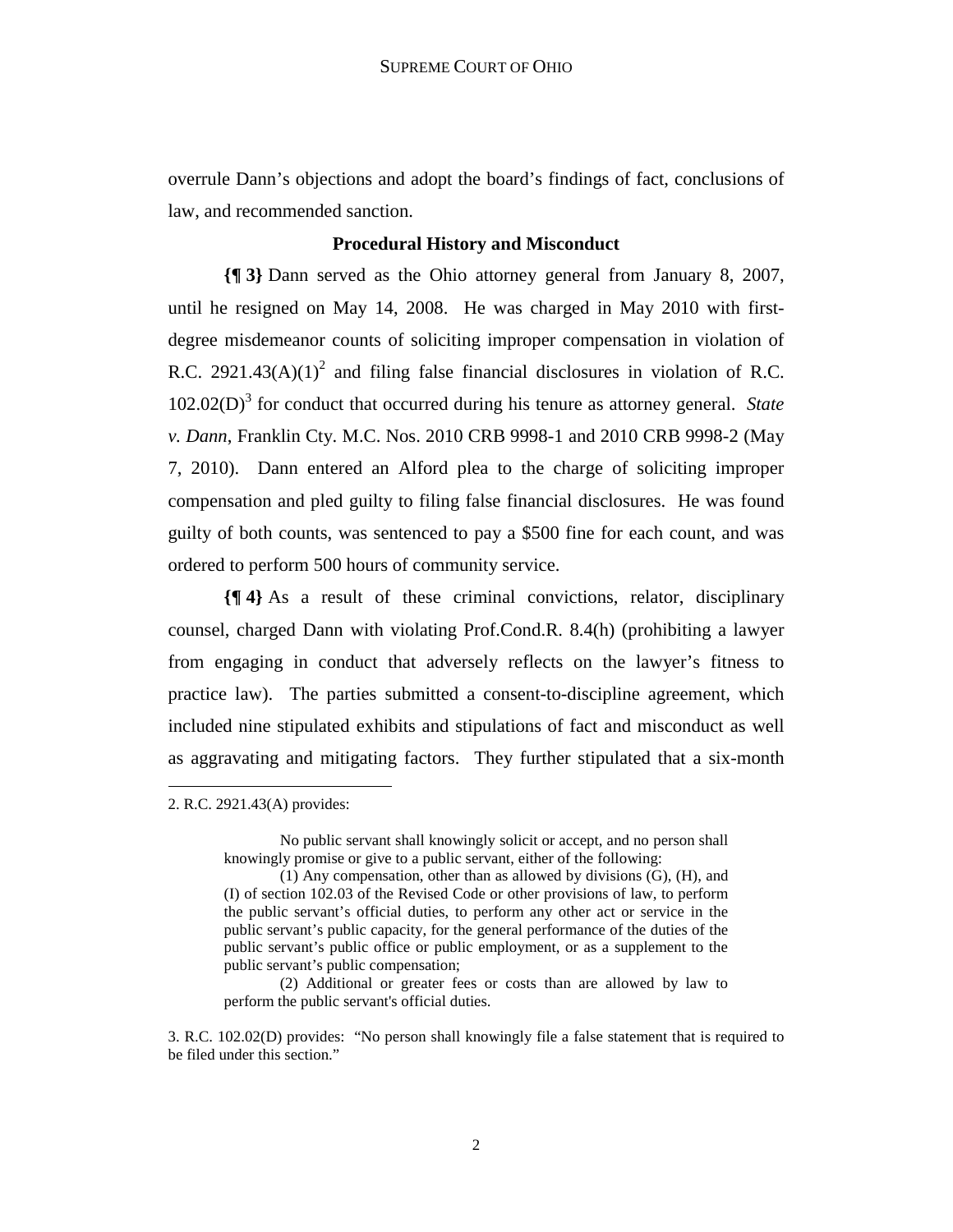stayed suspension was the appropriate sanction for Dann's misconduct. The board, however, rejected the agreement and remanded the matter to the panel for further proceedings.

**{¶ 5}** On remand, the parties resubmitted their stipulations, which reiterated that while serving as the Ohio attorney general, Dann hired Anthony Gutierrez as the director of general services and Leo Jennings as the communications director for the Ohio attorney general's office. While Gutierrez and Jennings served in these positions, Dann provided them with free rental housing and associated benefits. His campaign committee, Dann for Ohio Committee, paid at least \$7,178 in living expenses for Gutierrez and more than \$30,000 for Jennings. Dann also authorized the Marc Dann OAG Transition Corp. to provide a \$5,000 interest-free loan to Gutierrez.

**{¶ 6}** In addition, as a candidate and an elected official, Dann was required to file annual financial-disclosure forms pursuant to R.C. 102.02(A). In April 2007, he filed a required financial-disclosure statement with the Ohio Ethics Commission, but failed to disclose 15 expense-reimbursement checks—totaling \$17,540.86—that he had received from his campaign committee. And on his April 2008 financial-disclosure form, he failed to disclose that a campaign contributor and his companies paid \$20,803.52 to lease the private jet that transported Dann, his two minor children, Gutierrez's two minor children, and two others to Scottsdale, Arizona, for a Democratic Attorneys General Association seminar in January 2007.

**{¶ 7}** The panel adopted the stipulated facts and found that Dann's conduct violated Prof.Cond.R. 8.4(h), and the board adopted the panel's report.

# **Sanction**

**{¶ 8}** In recommending a sanction, the board considered the aggravating and mitigating factors listed in BCGD Proc.Reg. 10(B). *See Stark Cty. Bar Assn. v. Buttacavoli*, 96 Ohio St.3d 424, 2002-Ohio-4743, 775 N.E.2d 818, ¶ 16;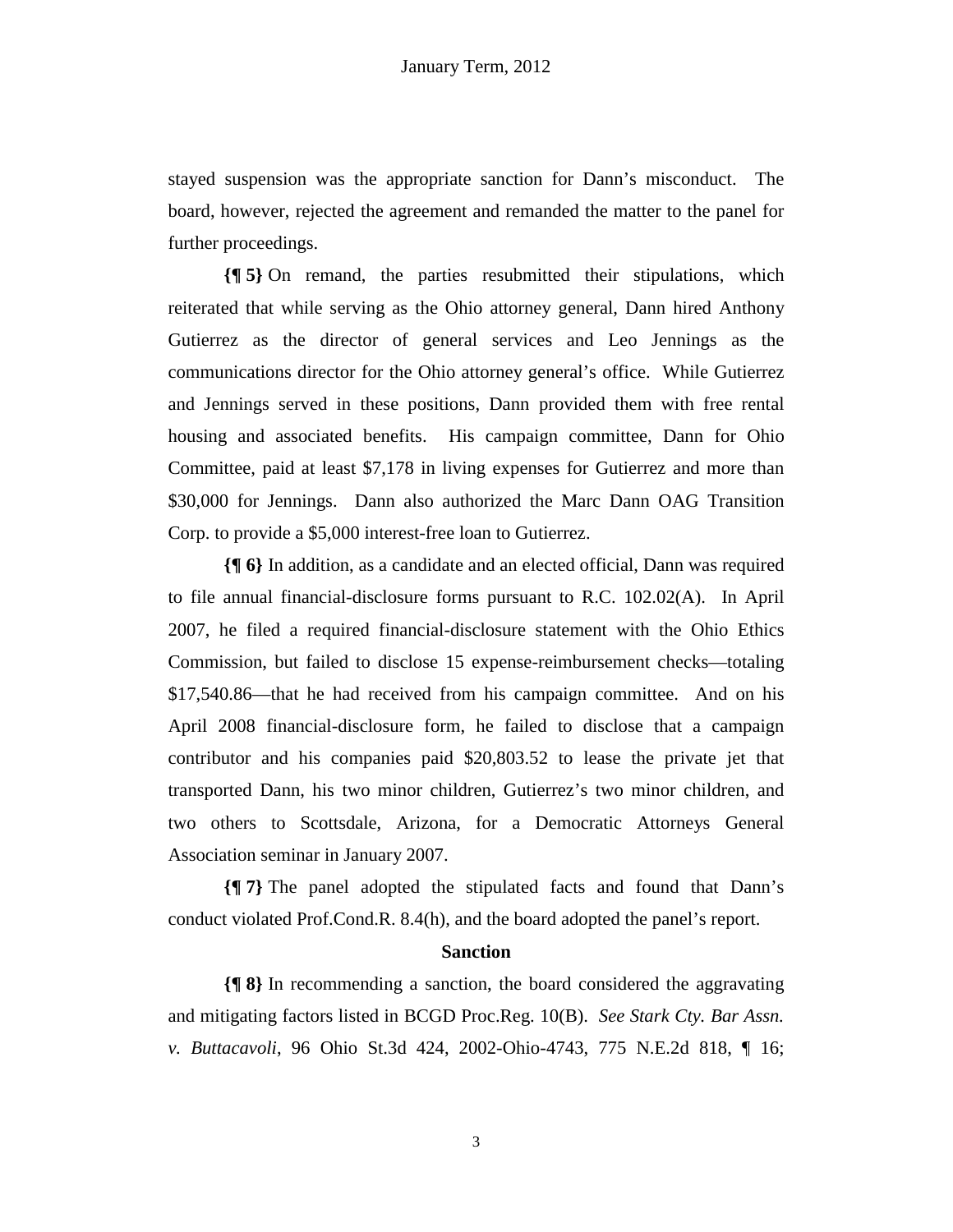*Disciplinary Counsel v. Broeren*, 115 Ohio St.3d 473, 2007-Ohio-5251, 875 N.E.2d 935, ¶ 21.

**{¶ 9}** As mitigating factors, the parties stipulated and the board found that Dann has provided full and free disclosure to the disciplinary board, has displayed a cooperative attitude toward these proceedings, has established his good character and reputation apart from the charged misconduct, and has been subject to other penalties and sanctions through the criminal justice system. *See* BCGD Proc.Reg.  $10(B)(2)(d)$ , (e), and (f). The panel also found that as a consequence of his criminal conviction, Dann cannot hold public office for seven years. The only stipulated aggravating factor is Dann's prior disciplinary record. *See* BCGD Proc.Reg.  $10(B)(1)(a)$ .

**{¶ 10}** Dann called four witnesses, including two clients and an attorney who shares office space with him, to testify to his good character and reputation. A staff attorney from the Legal Aid Society of Cleveland testified that Dann participated in this program prior to his criminal conviction and that he continued to be involved even after he completed his community-service obligation. Dann also submitted letters from ten people, including four judges, who attested to his good character and reputation in the community apart from the charged misconduct.

**{¶ 11}** Dann testified to the humiliation his conduct brought on himself and his family and admitted that his missteps revolved around his self-described hubris or arrogance. He explained that he did not expect to win the election and consequently was not prepared to hire a staff or properly organize his office. This lack of preparation and the competition for experienced government employees among other newly elected officials—some of whom could offer higher salaries left Dann to hire employees with little or no government experience. Dann also claimed to have relied on the advice of his staff in making hiring decisions,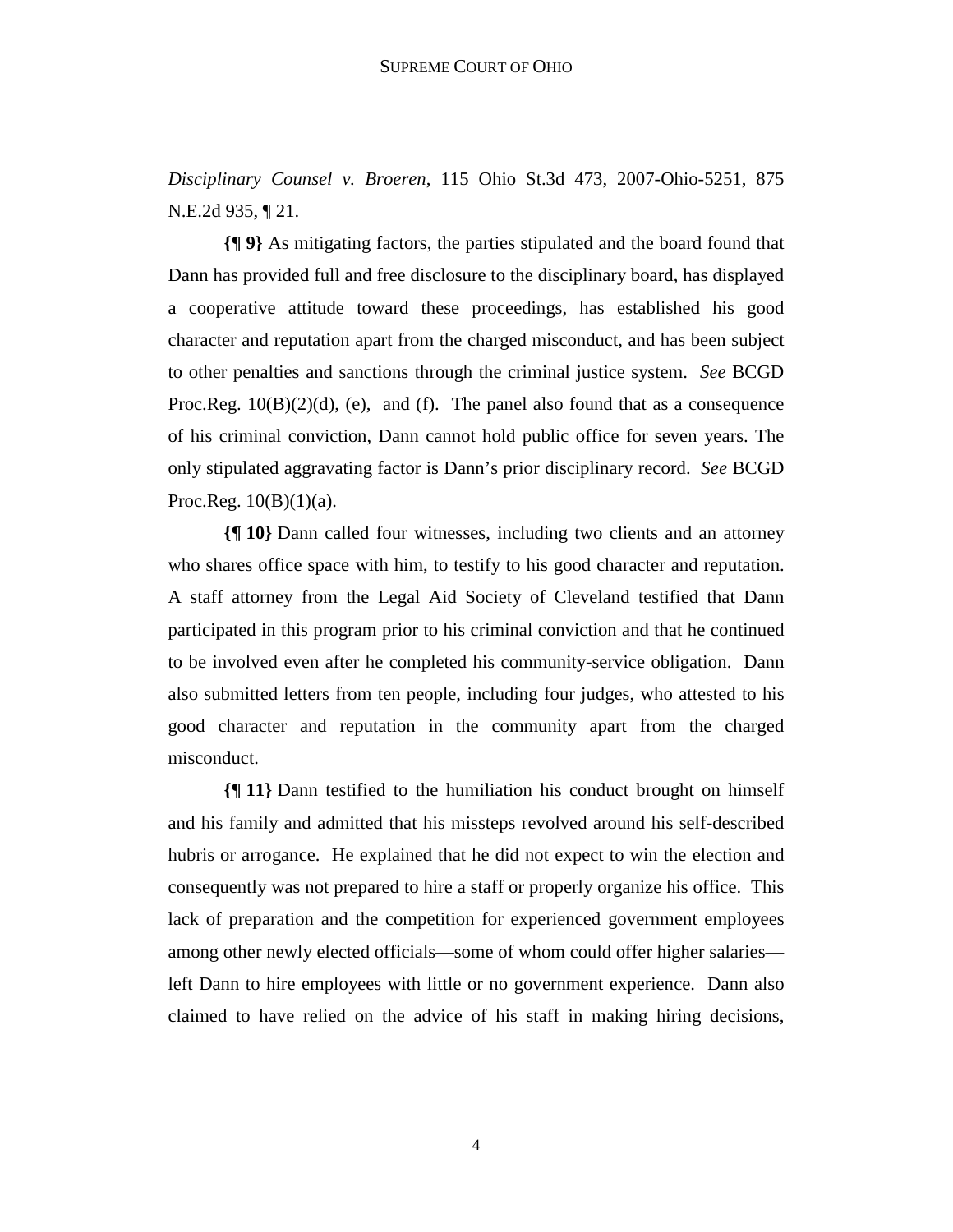stating that in hindsight, he believed that his staff recommended hiring people they thought he would want to hire, instead of the people he should have hired.

**{¶ 12}** Dann admitted that he was aware of legislation enacted to prohibit public employees from receiving additional compensation, noting the case of a previous lieutenant governor who had accepted additional compensation from a campaign committee. But wanting to compensate his employees for their political work, he did not question advisors who reportedly told him that campaign funds could be used for that purpose.

**{¶ 13}** With regard to his financial-disclosure statements, Dann testified that he did not believe that he had to report the payments received from his campaign committee, because he had already disclosed them on his campaign reports. He did, however, falsely report that the Democratic Attorneys General Association had paid travel expenses of \$7,687.14—an amount he claimed to have calculated in accordance with a Federal Election Commission guideline that purportedly equates the value of private-jet travel to two first-class airline tickets. Dann should have reported the actual cost of the trip, which was at least \$20,000, and that in fact, an outside group had provided a private plane. Dann also testified that he did not personally prepare his financial-disclosure statements.

**{¶ 14}** The panel recognized that the primary purpose of the sanction imposed in attorney-discipline matters is not to punish the offender, but to protect the public. *See, e.g*., *Disciplinary Counsel v. O'Neill*, 103 Ohio St.3d 204, 2004- Ohio-4704, 815 N.E.2d 286, ¶ 53; *Ohio State Bar Assn. v. Weaver*, 41 Ohio St.2d 97, 100, 322 N.E.2d 665 (1975). The panel also acknowledged that we have imposed a public reprimand or fully stayed suspensions for comparable misconduct committed by attorneys while they served as public officials. *See Disciplinary Counsel v. Taft*, 112 Ohio St.3d 155, 2006-Ohio-6525, 858 N.E.2d 414, ¶ 15; *Disciplinary Counsel v. Forbes*, 122 Ohio St.3d 171, 2009-Ohio-2623,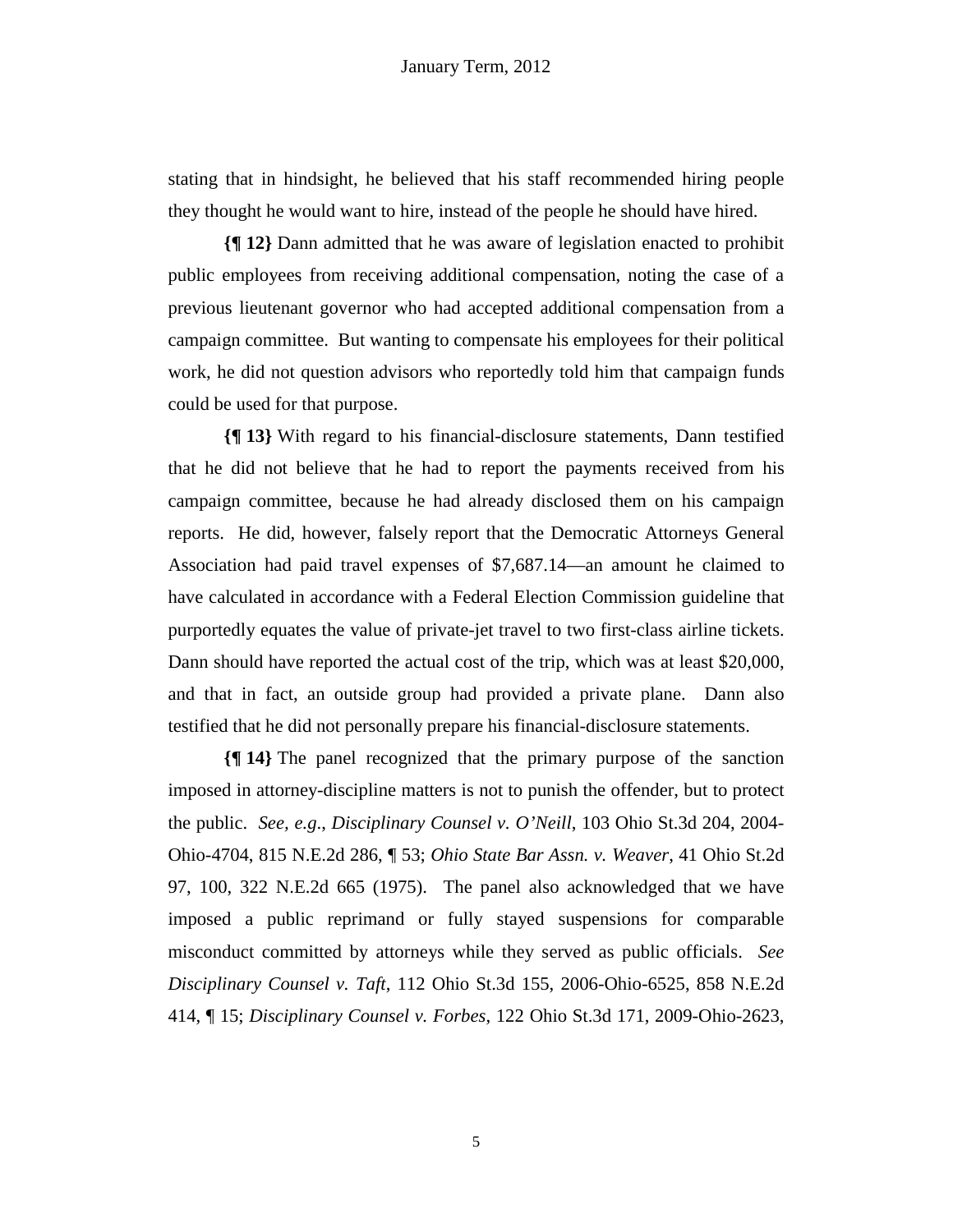909 N.E.2d 629, ¶ 28; and *Disciplinary Counsel v. Carroll*, 106 Ohio St.3d 84, 2005-Ohio-3805, 831 N.E.2d 1000, ¶ 15.

**{¶ 15}** In rejecting the parties' recommended sanction of a fully stayed suspension and recommending an actual six-month suspension, the panel cited Dann's poor judgment, his efforts to explain away his ethical breaches, and the unique harm to the legal profession and to public confidence in our government when the attorney general—the chief law-enforcement officer for the state of Ohio—engages in misconduct. The board adopted the panel's findings of fact, conclusions of law, and recommended sanction.

### **Dann's Objections to the Recommended Sanction**

**{¶ 16}** Dann objects to the board's recommended sanction, arguing that his mitigating evidence and our precedent weigh in favor of a fully stayed suspension and that the board placed undue emphasis on his status as the attorney general in recommending an actual suspension from the practice of law.

**{¶ 17}** Dann contends that the board failed to accord sufficient weight to his mitigating evidence. He argues that his resignation from office, the sevenyear disqualification from holding a public office, $4$  his acceptance of responsibility, his cooperation in the disciplinary proceedings, and evidence of his good character and reputation should be given greater weight. He also argues that his extensive pro bono service to homeowners at risk of foreclosure and the risk of harm to those clients if he is temporarily removed from the practice of law weigh in favor of a fully stayed suspension.

**{¶ 18}** The board considered each of these factors in crafting its recommended sanction. It noted Dann's cooperation in the disciplinary process, as well as his good character and reputation. The board also identified Dann's criminal sanction and the seven-year bar against holding a public office as

1

<sup>4.</sup> R.C. 2921.43(E).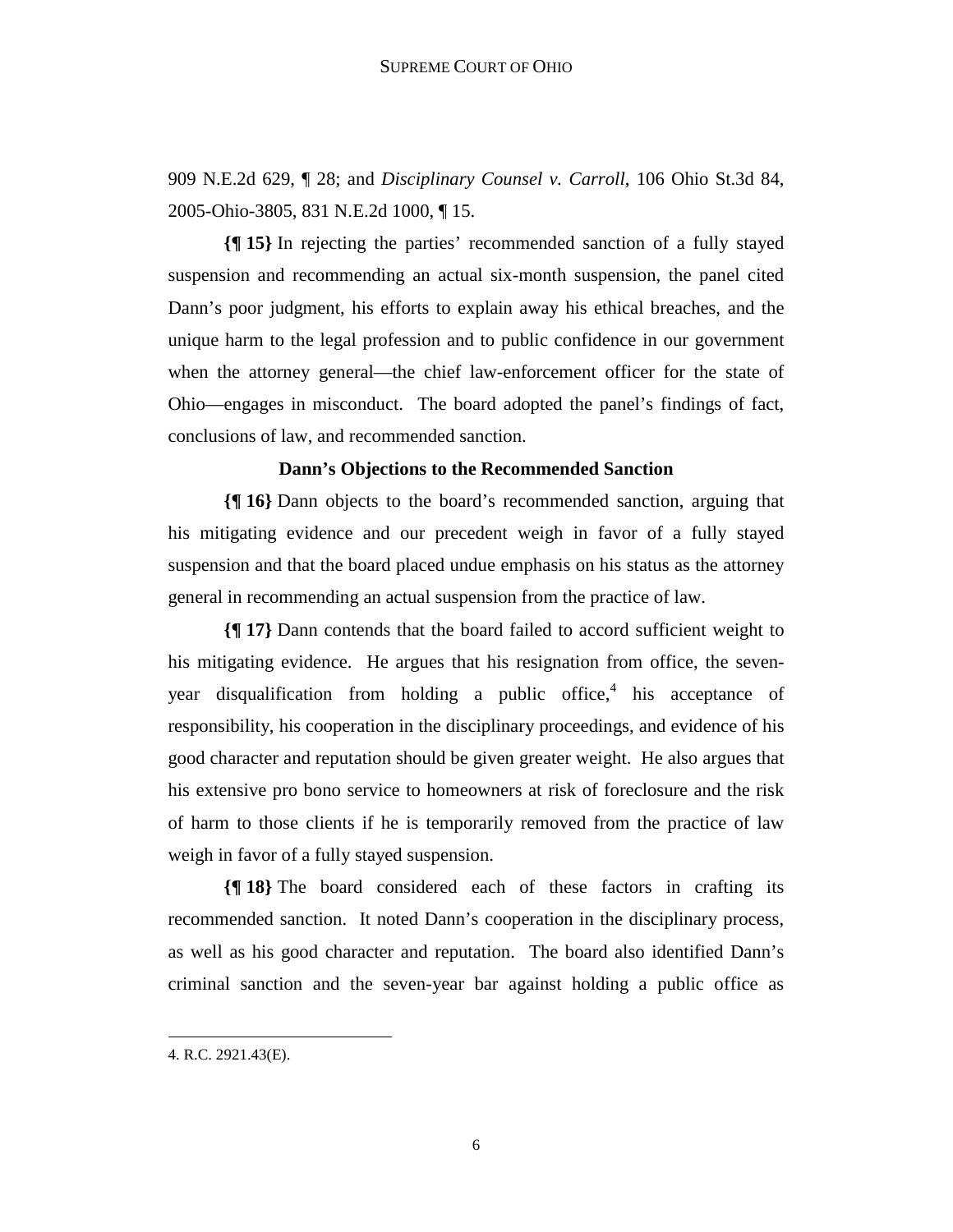mitigating factors, but in weighing those factors, it also considered his professed lack of interest in holding another public office. While we find that the services Dann provides to homeowners facing foreclosure are admirable and have some mitigating value, we have also recognized that "service to indigent clients, while mitigating, does not immunize a lawyer from discipline for misconduct." *Disciplinary Counsel v. Rohrer*, 124 Ohio St.3d 65, 2009-Ohio-5930, 919 N.E.2d 180, ¶ 51.

**{¶ 19}** Despite the presence of significant mitigating factors, two aggravating factors—Dann's prior discipline and his position as the state's attorney general at the time he committed his current misconduct—weigh in favor of a more severe sanction.

**{¶ 20}** Gov.Bar R. V(6)(C) provides, "Prior disciplinary offenses shall be considered as a factor that may justify an increase in the degree of discipline to be imposed for subsequent misconduct." *See also* BCGD Proc.Reg. 10(B)(1)(a). Indeed, we have stated:

The purpose of [a disciplinary sanction] is not to punish the individual. It is intended to protect the public, the courts and the legal profession. Thus the moral character of an attorney is at all times to be scrutinized for the purpose of insuring that protection. And such moral character is necessarily at issue in a [disciplinary] proceeding. If a prior attempt at discipline has been ineffective to provide the protection intended for the public, then such further safeguards should be imposed as will either tend to effect the reformation of the offender or remove him entirely from the practice. The discipline for a repeated offense may be much greater than would have been imposed were it a first offense, yet such greater discipline is not a meting out of further punishment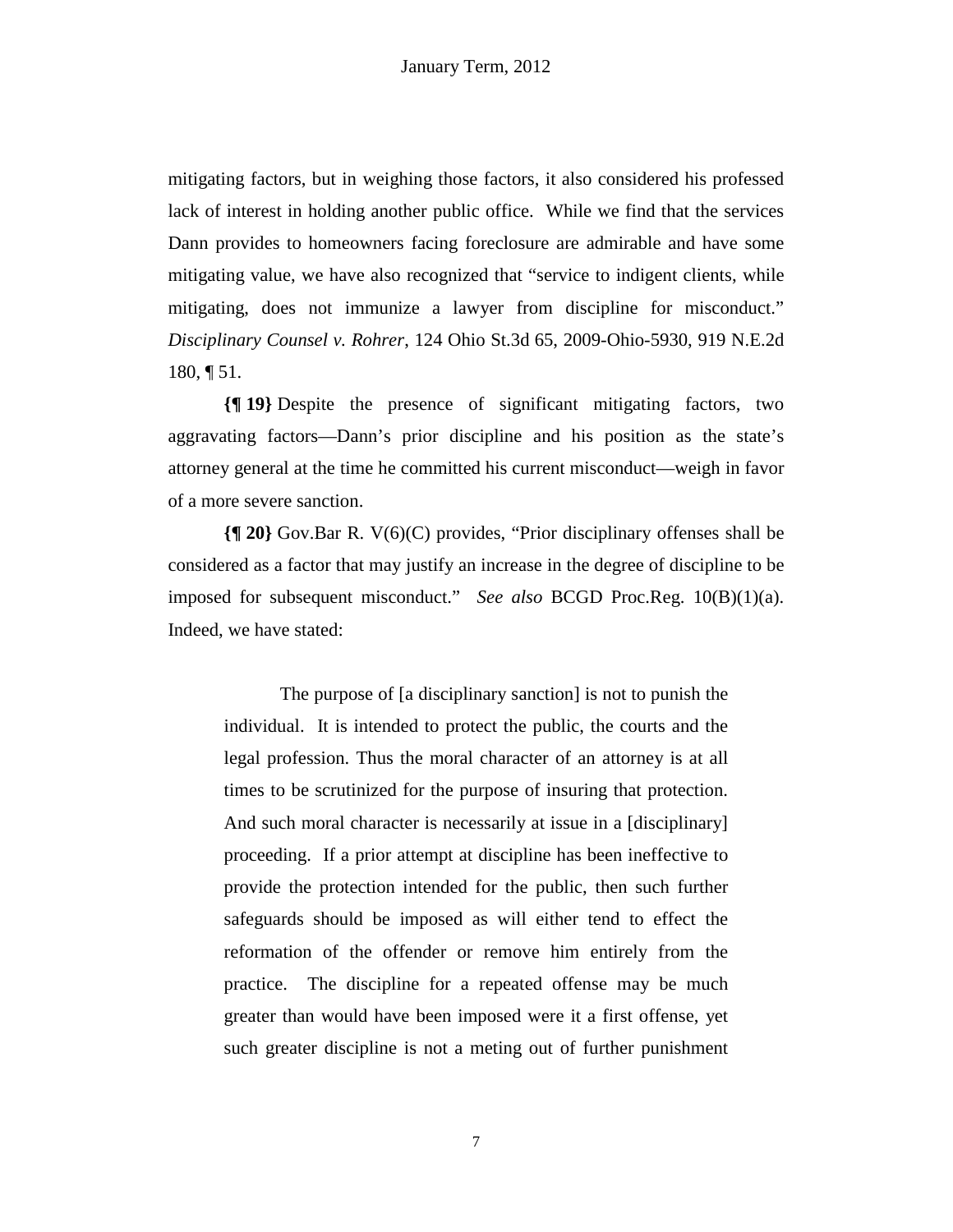for prior acts but is a determination of the attorney's fitness to practice.

*In re Disbarment of Lieberman*, 163 Ohio St. 35, 41, 125 N.E.2d 328 (1955).

Therefore, it is reasonable and proper to consider Dann's previous sanction for professional misconduct as an aggravating factor and to impose a harsher sanction than we might otherwise impose for an attorney who committed comparable conduct but had no prior discipline

**{¶ 21}** Dann's status as the Ohio attorney general at the time he committed his misconduct also weighs in favor of a greater sanction. *See* BCGD Proc.Reg. 10(B) ("In determining the appropriate sanction, the Board shall consider all relevant factors; precedent established by the Supreme Court of Ohio, and [certain enumerated factors]"). " 'One of the fundamental tenets of the professional responsibility of a lawyer is that he should maintain a degree of personal and professional integrity that meets the highest standard. The integrity of the profession can be maintained only if the conduct of the individual attorney is above reproach. He should refrain from any illegal conduct. Anything short of this lessens public confidence in the legal profession—because obedience to the law exemplifies respect for the law.' " *Cincinnati Bar Assn. v. Hennekes*, 110 Ohio St.3d 108, 2006-Ohio-3669, 850 N.E.2d 1201, ¶ 13, quoting *Cleveland Bar Assn. v. Stein*, 29 Ohio St.2d 77, 81, 278 N.E.2d 670 (1972).

**{¶ 22}** For example, we have declared, "It is of utmost importance that the public have confidence in the integrity and impartiality of the judiciary." *Disciplinary Counsel v. Allen*, 79 Ohio St.3d 494, 495, 684 N.E.2d 31 (1997). And we have recognized that misconduct committed by a judge vested with the public's trust causes incalculable harm to the public perception of the legal system. *Disciplinary Counsel v. Hoskins*, 119 Ohio St.3d 17, 2008-Ohio-3194, 891 N.E.2d 324, ¶ 81.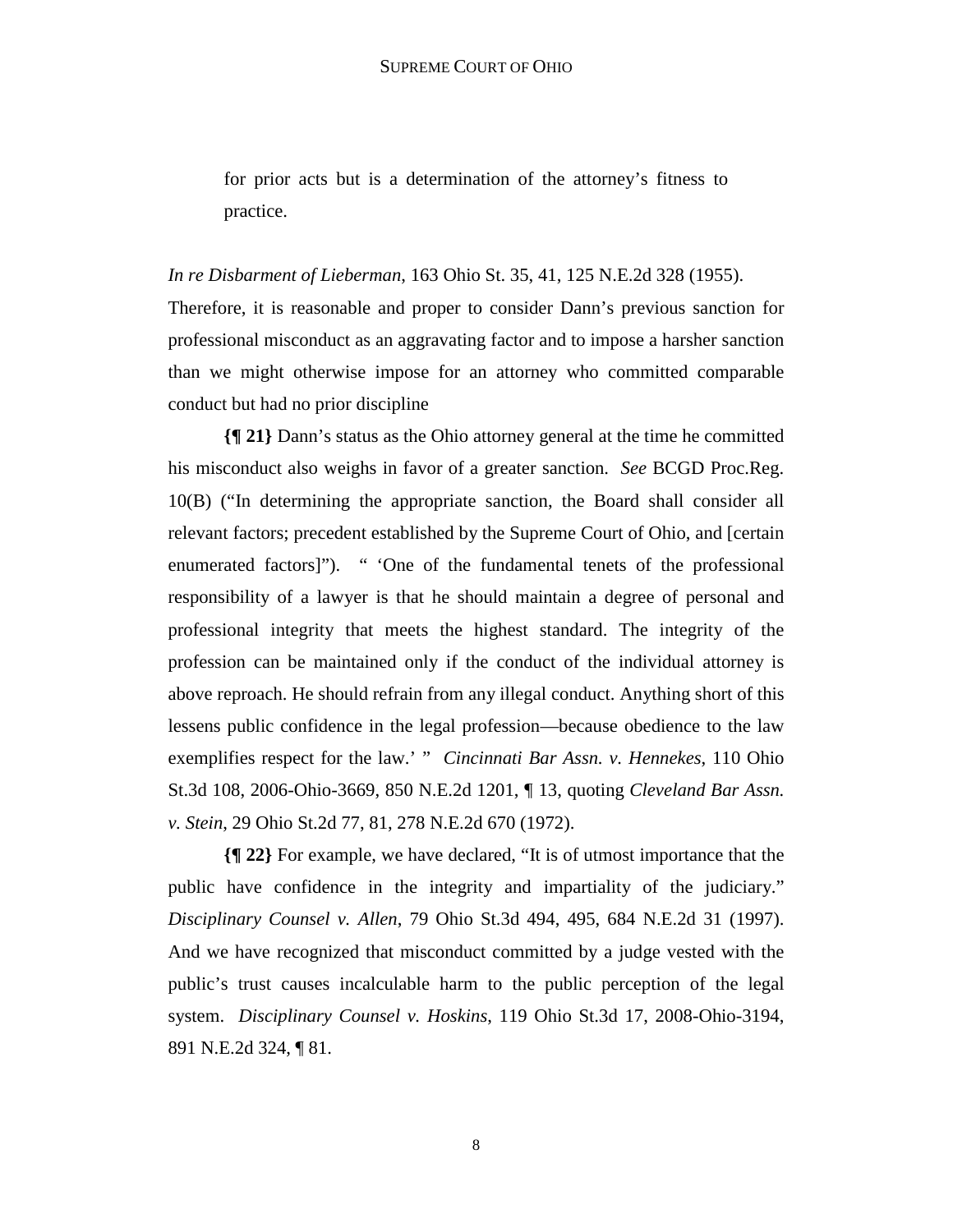**{¶ 23}** Like judges, the attorney general has a heightened duty to the public by virtue of his elected office. As the chief law officer for the state, the attorney general is charged with providing legal representation and advice to all officers, boards, heads of departments, and institutions of this state. *See generally* R.C. 109.02 and 109.12. For that reason, the work of the attorney general touches upon virtually all areas of our state government. Thus, Dann's criminal and ethical violations reflect poorly on his fitness to practice law and the legal profession as a whole, but also cause incalculable harm to the public perception of the attorney general's office and those government agencies, departments, and institutions that the attorney general advises and represents.

**{¶ 24}** Although we have imposed public reprimands or fully stayed suspensions for other public officials who have engaged in comparable misconduct, their misconduct is factually distinguishable from Dann's. In *Disciplinary Counsel v. Taft*, 112 Ohio St.3d 155, 2006-Ohio-6525, 858 N.E.2d 414, we publicly reprimanded Governor Robert A. Taft II for filing false disclosure statements. But the combined value of the omitted gifts was less than \$6,000, and the board attributed Taft's nondisclosure "to oversight, rather than a conscious effort to conceal certain relationships." *Id.* at ¶ 6, 11.

**{¶ 25}** In contrast, Dann falsely reported that the Democratic Attorneys General Association paid \$7,687.14 for his travel to an Arizona seminar, thereby concealing the fact that a company closely affiliated with a campaign contributor paid more than \$20,000 for his travel by private jet. Moreover, he admitted that he was aware of the ethical problems posed by the supplementation of his employees' state salaries, stating, "We were operating in a gray area. I knew we were operating in a gray area, even though I thought we might have been right, that was—that in the position that I was in, that was the wrong decision to make and I take full responsibility for it." Thus, Dann's conduct is more serious than Taft's.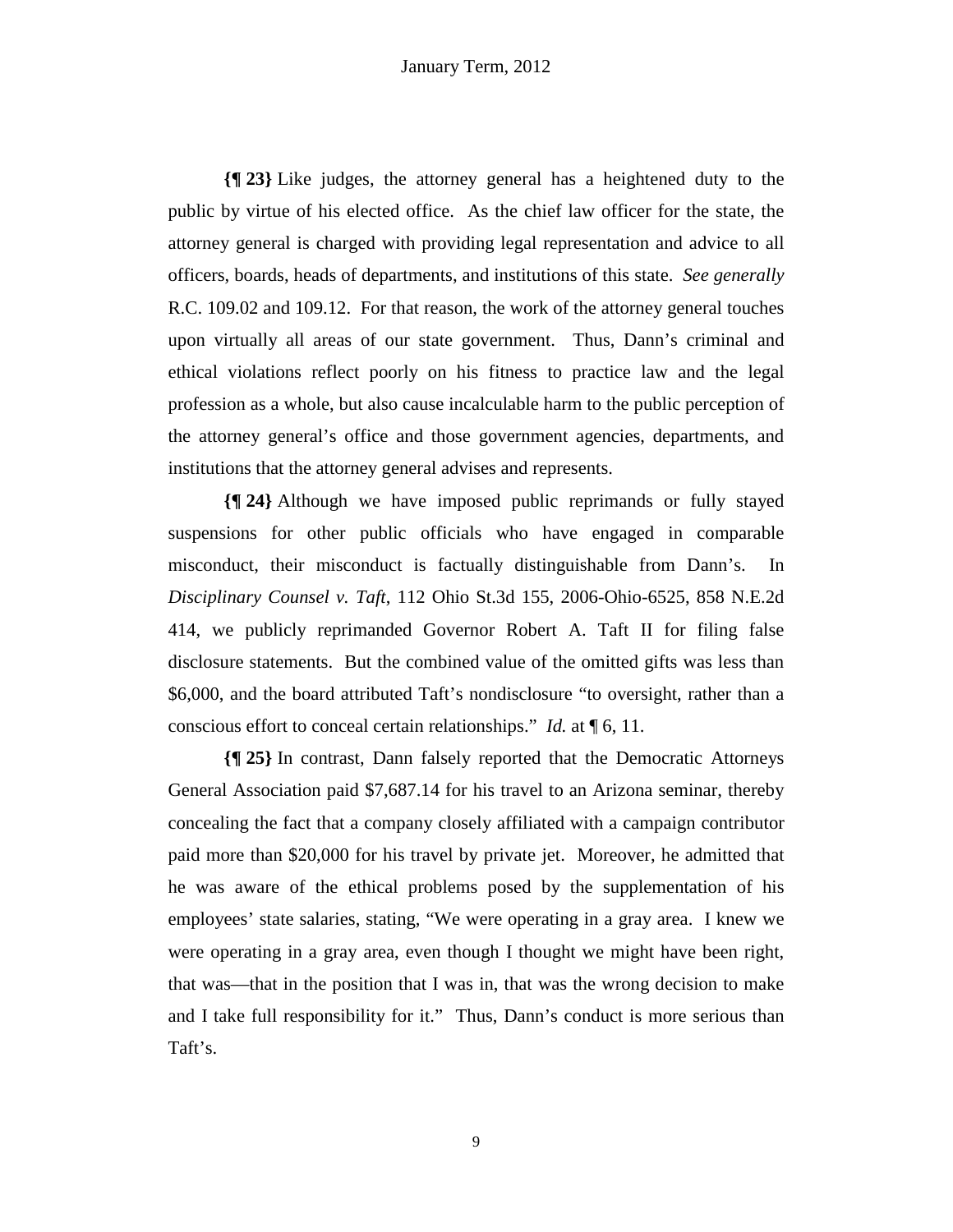#### SUPREME COURT OF OHIO

**{¶ 26}** The conduct at issue in *Disciplinary Counsel v. Carroll*, 106 Ohio St.3d 84, 2005-Ohio-3805, 831 N.E.2d 1000, ¶ 4, is likewise distinguishable from the facts of this case. Carroll submitted 11 inaccurate timesheets while serving as the executive director of the Ohio State Barber Board. On some of them, he claimed compensatory time in a manner inconsistent with a directive issued by the Ohio Department of Administrative Services, and on others, he claimed to have worked full days for the Barber Board, when he had actually spent part of those days attending court proceedings for private legal clients. *Id.* 

**{¶ 27}** The board found that Carroll's errors were the result of deficient bookkeeping, rather than a desire to receive pay for work that he did not perform. *Id*. at  $\P$  10. In light of this fact and numerous mitigating factors, including Carroll's full cooperation in the disciplinary investigation, his payment of restitution before any criminal or disciplinary charges were brought against him, genuine remorse, his explanation of his actions without trying to excuse them, his service to needy clients in a rural county, the absence of harm to his clients, his good character and reputation, and the imposition of criminal sanctions, the board recommended, and we agreed, that a six-month stayed suspension was the appropriate sanction. *Id*. at ¶ 10-12, 15.

**{¶ 28}** In notable contrast to Dann's position as the attorney general, neither Taft nor Carroll held public offices that required them to be licensed attorneys or to actively engage in the practice of law. *See Taft* at ¶ 1; *Carroll* at ¶ 3, R.C. 4709.05(G). And neither of them had a record of discipline for prior misconduct, as Dann does. *Taft* at ¶ 10; *Carroll* at ¶ 10.

**{¶ 29}** The conduct at issue in *Disciplinary Counsel v. Forbes*, 122 Ohio St.3d 171, 2009-Ohio-2623, 909 N.E.2d 629, ¶ 1, 11-12, 23-24, was in some ways more egregious than Taft's, Carroll's, or Dann's because Forbes accepted gifts that were intended to obtain a substantial and improper influence over the performance of his duties as a member of the Bureau of Workers' Compensation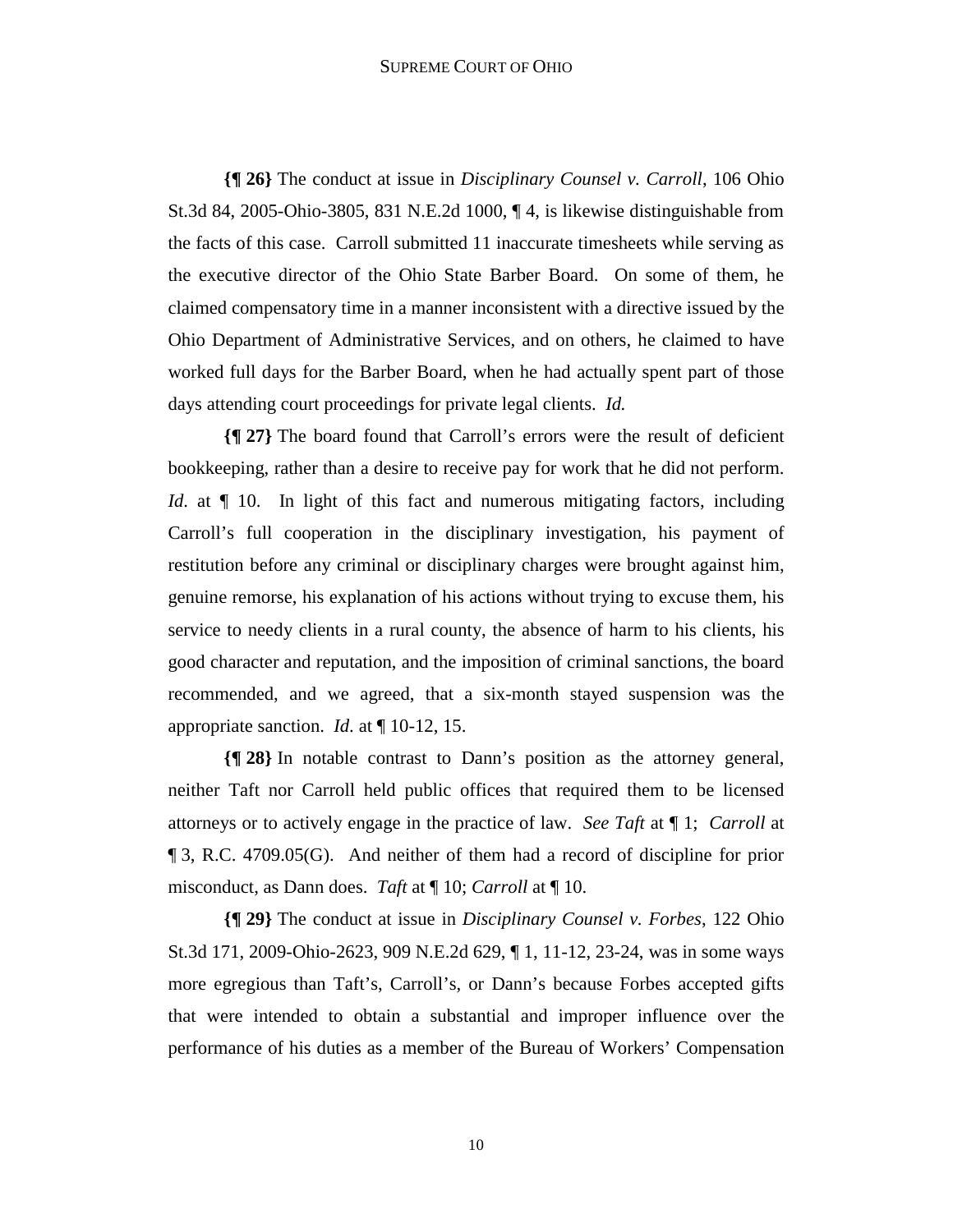Oversight Commission, knowingly failed to disclose those gifts on his financialdisclosure statements, and attempted to explain away his criminal convictions for that conduct. *Id.* at  $\P$  11, 19. Nonetheless, we found that the numerous mitigating factors, including the absence of a prior disciplinary record, full cooperation in the investigation and disciplinary proceedings, the payment of restitution to the bureau, positive character and reputation evidence, the imposition of criminal penalties, and Forbes's long history as a prominent attorney and defender of civil rights in Cleveland outweighed the sole aggravating factor—Forbes's refusal to acknowledge the wrongful nature of his conduct. *Id.* at ¶ 19, 24-26. Although the board recommended only a public reprimand for Forbes's misconduct, *id.* at ¶ 17, we imposed a six-month stayed suspension. *Id.* at ¶ 28.

**{¶ 30}** In contrast to the public reprimand in *Taft* and the fully stayed suspension imposed in *Carroll* and *Forbes*, we imposed an actual six-month suspension in *Disciplinary Counsel v. Engel*, 132 Ohio St.3d 105, 2012-Ohio-2168, 969 N.E.2d 1178, for an attorney found to have engaged in conduct prejudicial to the administration of justice and adversely reflecting on his fitness to practice law during his tenure as chief legal counsel for the Ohio Department of Public Safety ("DPS"). *Id.* at  $\P$  13. In contrast to Dann's two first-degree misdemeanor convictions, Engel was convicted of three third-degree misdemeanor counts of disclosing confidential information belonging to the inspector general. He had recklessly placed an e-mail filter that captured e-mails sent to DPS employees by the inspector general's office, sent the captured information to himself and several other persons, and left that filter in place even after he discovered that it had intercepted and disseminated confidential information. *Id.* at ¶ 2, 5. In *Engel*, we noted the absence of any aggravating factors and the presence of substantial mitigating factors—including cooperation in the disciplinary proceedings, the imposition of criminal sanctions, the absence of a dishonest or selfish motive, evidence of Engel's good character, and his